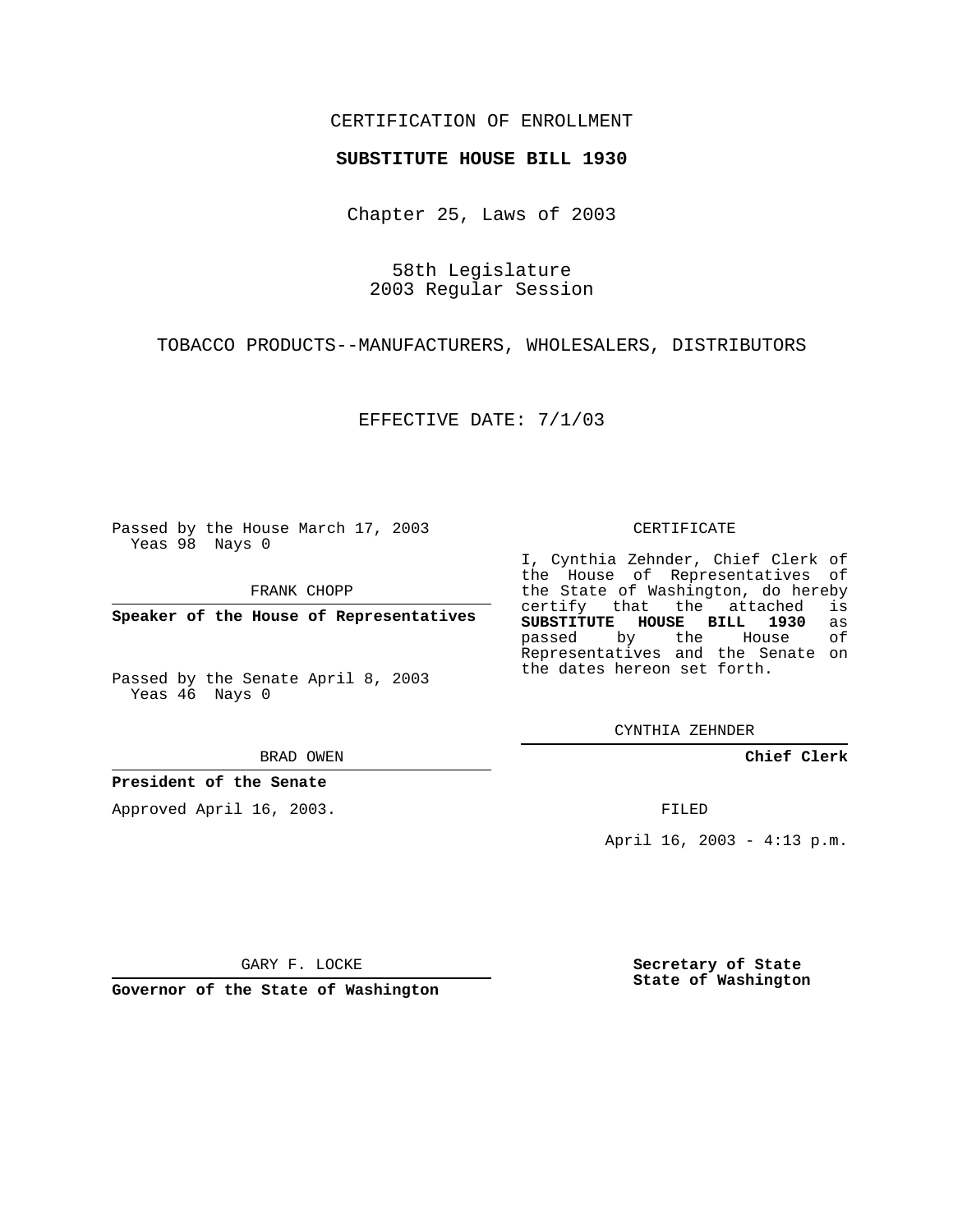## **SUBSTITUTE HOUSE BILL 1930** \_\_\_\_\_\_\_\_\_\_\_\_\_\_\_\_\_\_\_\_\_\_\_\_\_\_\_\_\_\_\_\_\_\_\_\_\_\_\_\_\_\_\_\_\_

\_\_\_\_\_\_\_\_\_\_\_\_\_\_\_\_\_\_\_\_\_\_\_\_\_\_\_\_\_\_\_\_\_\_\_\_\_\_\_\_\_\_\_\_\_

Passed Legislature - 2003 Regular Session

## **State of Washington 58th Legislature 2003 Regular Session**

**By** House Committee on Finance (originally sponsored by Representatives Morris, Cairnes, Gombosky and Ericksen)

READ FIRST TIME 03/10/03.

 AN ACT Relating to restricting the ability of tobacco product manufacturers, wholesalers, and distributors and other persons to violate or to facilitate the violation of chapter 70.157 RCW; amending RCW 82.24.130, 82.24.145, and 82.24.210; adding a new chapter to Title 70 RCW; prescribing penalties; providing an effective date; and declaring an emergency.

BE IT ENACTED BY THE LEGISLATURE OF THE STATE OF WASHINGTON:

 NEW SECTION. **Sec. 1.** The legislature finds that violations of RCW 70.157.020 threaten the integrity of the tobacco master settlement agreement, the fiscal soundness of the state, and the public health. The legislature finds the enacting procedural enhancements will help prevent violations and aid the enforcement of RCW 70.157.020 and thereby safeguard the master settlement agreement, the fiscal soundness of the state, and the public health. The provisions of this act are not intended to and shall not be interpreted to amend chapter 70.157 RCW.

 NEW SECTION. **Sec. 2.** The following definitions apply to this chapter unless the context clearly requires otherwise.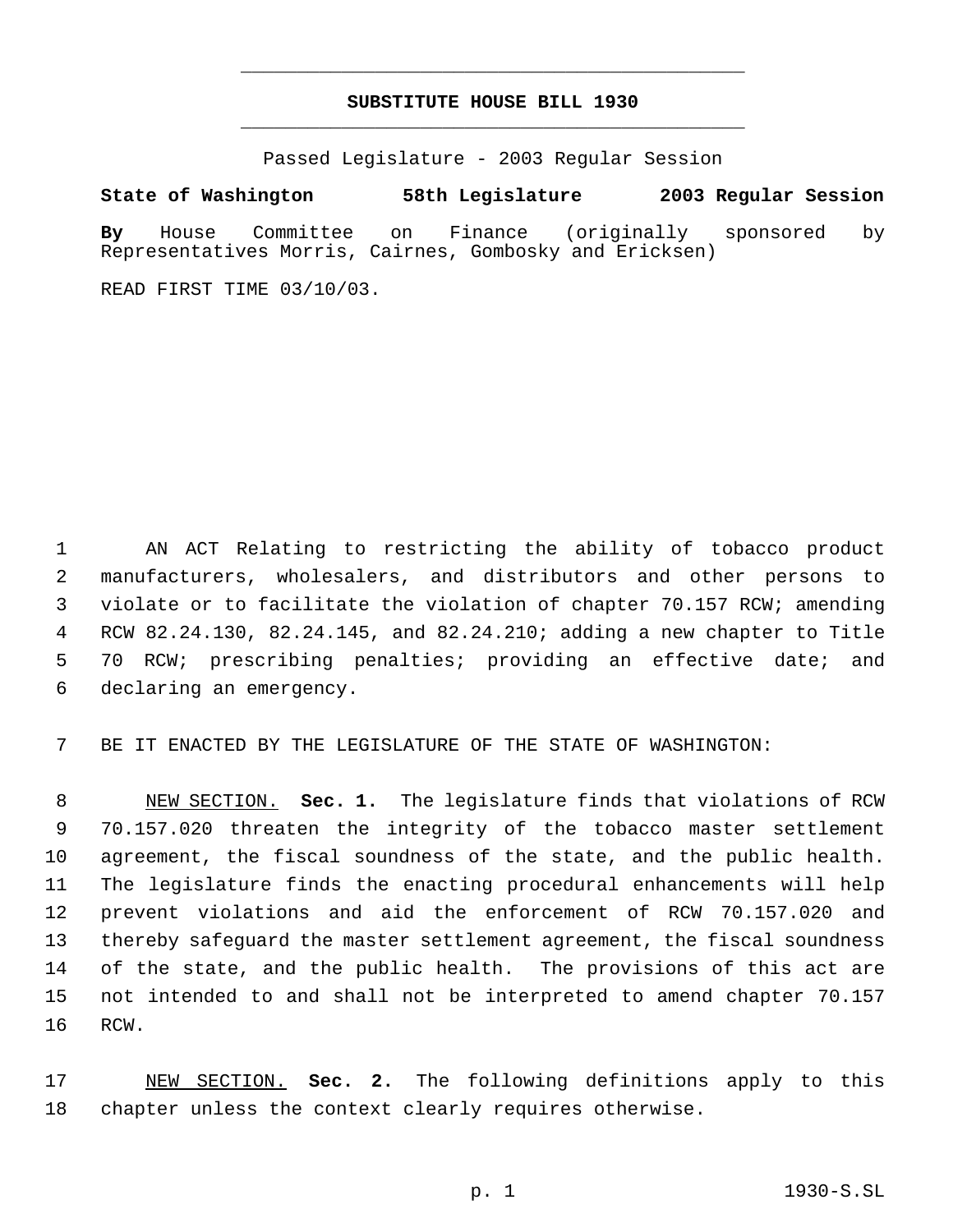(1) "Brand family" means all styles of cigarettes sold under the same trademark and differentiated from one another by means of additional modifiers or descriptors, including, but not limited to, "menthol," "lights," "kings," and "100s," and includes any brand name alone or in conjunction with any other word, trademark, logo, symbol, motto, selling message, recognizable pattern of colors, or any other indicia of product identification identical or similar to, or identifiable with, a previously known brand of cigarettes.

(2) "Board" means the liquor control board.

(3) "Cigarette" has the same meaning as in RCW 70.157.010(d).

 (4) "Director" means the director of the department of revenue except as otherwise noted.

 (5) "Directory" means the directory to be created and published on a web site by the attorney general pursuant to section 3(2) of this act.

 (6) "Distributor" has the same meaning as in RCW 82.26.010(3), except that for purposes of this chapter, no person is a distributor if that person does not deal with cigarettes as defined in this section.

 (7) "Master settlement agreement" has the same meaning as in RCW 70.157.010(e).

 (8) "Nonparticipating manufacturer" means any tobacco product manufacturer that is not a participating manufacturer.

 (9) "Participating manufacturer" has the meaning given that term in section II(jj) of the master settlement agreement.

 (10) "Qualified escrow fund" has the same meaning as in RCW 70.157.010(f).

 (11) "Stamp" means "stamp" as defined in RCW 82.24.010(7) or as referred to in RCW 43.06.455(4).

 (12) "Tobacco product manufacturer" has the same meaning as in RCW 70.157.010(i).

(13) "Units sold" has the same meaning as in RCW 70.157.010(j).

(14) "Wholesaler" has the same meaning as in RCW 82.24.010.

 NEW SECTION. **Sec. 3.** (1) Every tobacco product manufacturer whose cigarettes are sold in this state, whether directly or through a wholesaler, distributor, retailer, or similar intermediary or intermediaries, shall execute and deliver on a form prescribed by the attorney general a certification to the attorney general, no later than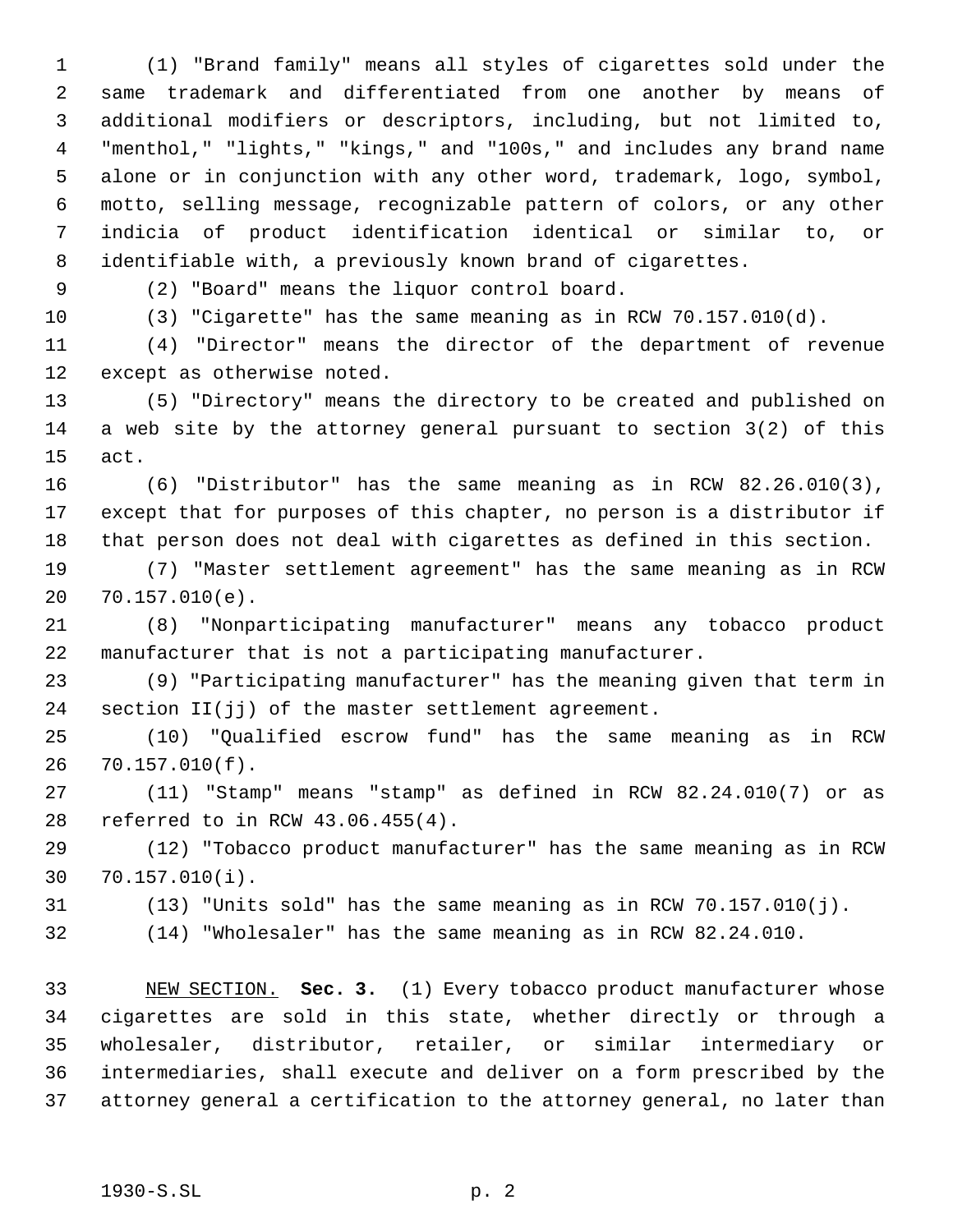the thirtieth day of April each year, certifying under penalty of perjury that, as of the date of such certification, the tobacco product manufacturer is either a participating manufacturer; or is in full compliance with RCW 70.157.020(b)(1), including all payments required by that section or this act.

 (a) A participating manufacturer shall include in its certification a list of its brand families. The participating manufacturer shall update the list thirty calendar days prior to any addition to or modification of its brand families by executing and delivering a supplemental certification to the attorney general.

 (b) A nonparticipating manufacturer shall include in its certification: (i) A list of all of its brand families and the number of units sold for each brand family that were sold in the state during the preceding calendar year; (ii) a list of all of its brand families that have been sold in the state at anytime during the current calendar year; (iii) indicating, by an asterisk, any brand family sold in the state during the preceding calendar year that is no longer being sold in the state as of the date of such certification; and (iv) identifying by name and address any other manufacturer of brand families in the preceding or current calendar year. The nonparticipating manufacturer shall update the list thirty calendar days prior to any addition to or modification of its brand families by executing and delivering a supplemental certification to the attorney general.

 (c) In the case of a nonparticipating manufacturer, the certification shall further certify:

 (i) That the nonparticipating manufacturer is registered to do business in the state or has appointed a resident agent for service of process and provided notice as required by section 4 of this act;

 (ii) That the nonparticipating manufacturer: (A) Has established and continues to maintain a qualified escrow fund; and (B) has executed a qualified escrow agreement that has been reviewed and approved by the attorney general and that governs the qualified escrow fund;

 (iii) That the nonparticipating manufacturer is in full compliance with RCW 70.157.020(b)(1) and this chapter, and any rules adopted pursuant thereto; and

 (iv)(A) The name, address, and telephone number of the financial institution where the nonparticipating manufacturer has established a qualified escrow fund required pursuant to RCW 70.157.020(b)(1) and all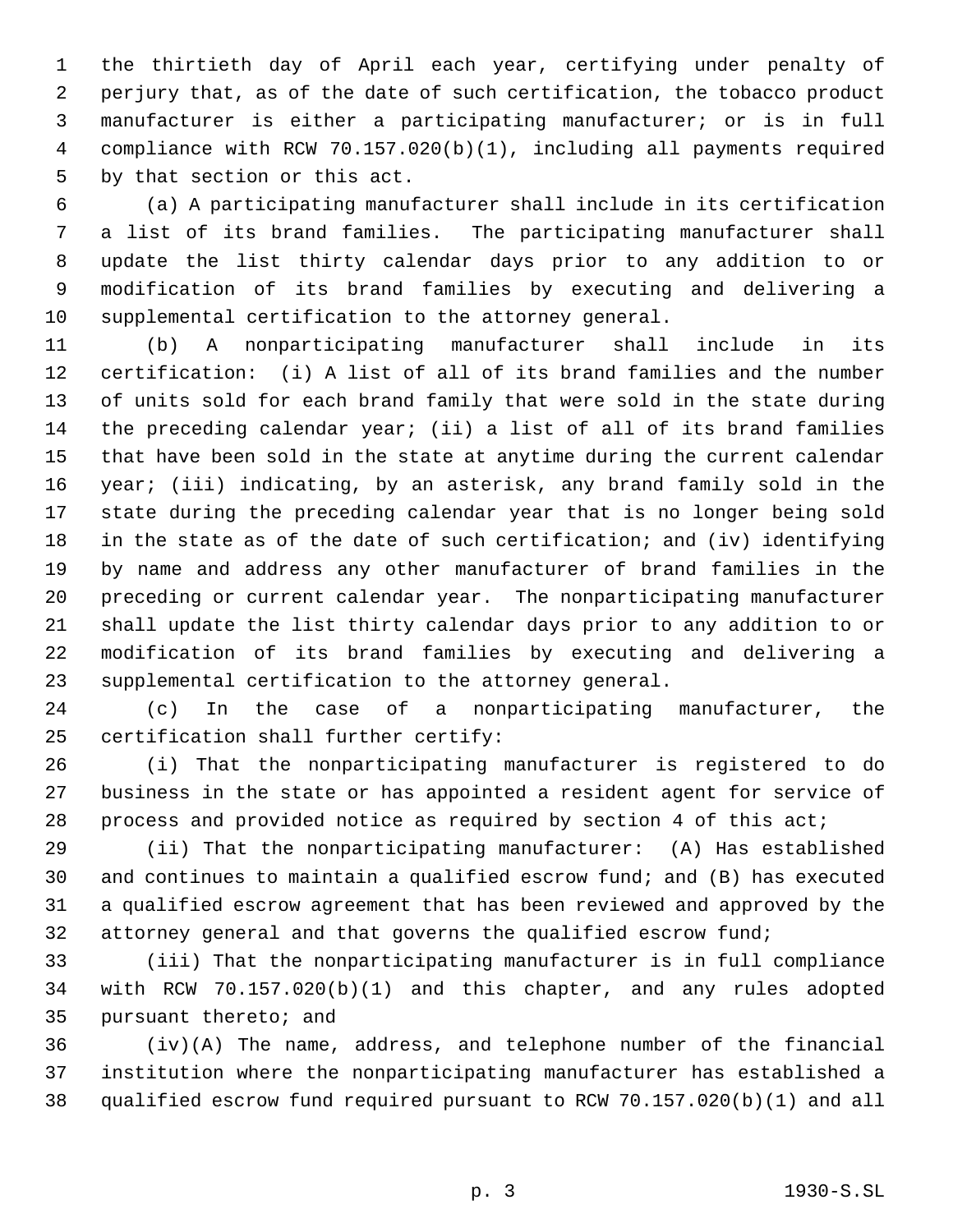rules adopted thereunder; (B) the account number of the qualified escrow fund and any subaccount number for the state of Washington; (C) the amount the nonparticipating manufacturer placed in the fund for cigarettes sold in the state during the preceding calendar year, the date and amount of each deposit, and evidence or verification as may be deemed necessary by the attorney general to confirm the foregoing; and (D) the amount and date of any withdrawal or transfer of funds the nonparticipating manufacturer made at any time from the fund or from any other qualified escrow fund into which it ever made escrow payments pursuant to RCW 70.157.020(b)(1) and all rules adopted thereunder.

 (d) A tobacco product manufacturer may not include a brand family in its certification unless: (i) In the case of a participating manufacturer, the participating manufacturer affirms that the brand family is to be deemed to be its cigarettes for purposes of calculating its payments under the master settlement agreement for the relevant year, in the volume and shares determined pursuant to the master settlement agreement; and (ii) in the case of a nonparticipating manufacturer, the nonparticipating manufacturer affirms that the brand family is to be deemed to be its cigarettes for purposes of RCW 70.157.020(b)(1). Nothing in this section limits or otherwise affects the state's right to maintain that a brand family constitutes cigarettes of a different tobacco product manufacturer for purposes of calculating payments under the master settlement agreement or for purposes of RCW 70.157.020.

 (e) A tobacco product manufacturer shall maintain all invoices and documentation of sales and other information relied upon for such certification for a period of five years, unless otherwise required by law to maintain them for a greater period of time.

 (2) Not later than November 1, 2003, the attorney general shall develop and publish on its web site a directory listing all tobacco product manufacturers that have provided current and accurate certifications conforming to the requirements of this section and all brand families that are listed in these certifications, except as noted below:

 (a) The attorney general shall not include or retain in the directory the name or brand families of any nonparticipating manufacturer that has failed to provide the required certification or whose certification the attorney general determines is not in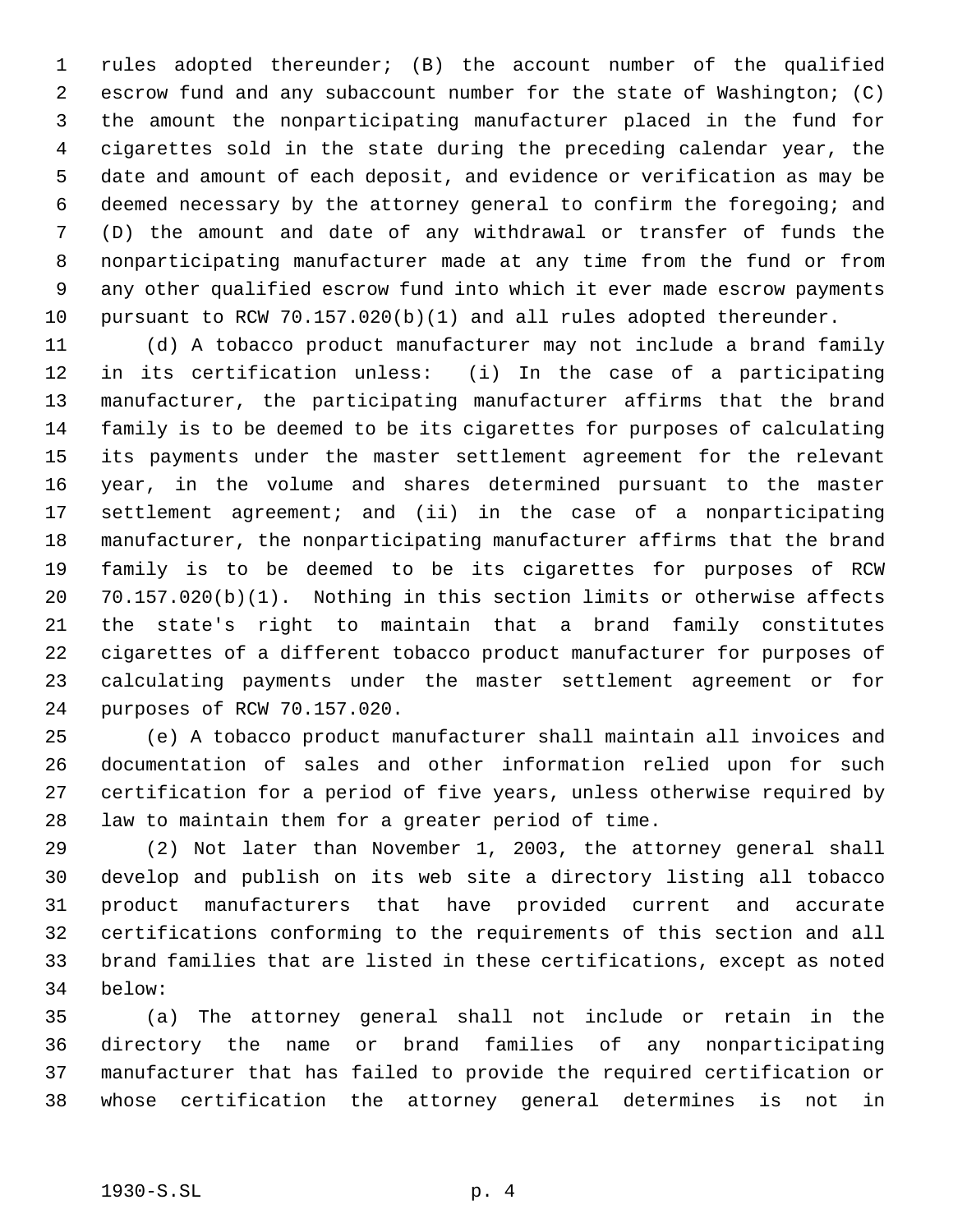compliance with subsection (1)(b) and (c) of this section, unless the attorney general has determined that the violation has been cured to the satisfaction of the attorney general.

 (b) Neither a tobacco product manufacturer nor brand family shall be included or retained in the directory if the attorney general concludes, in the case of a nonparticipating manufacturer, that: (i) Any escrow payment required pursuant to RCW 70.157.020(b)(1) for any period for any brand family, whether or not listed by the nonparticipating manufacturer, has not been fully paid into a qualified escrow fund governed by a qualified escrow agreement that has been approved by the attorney general; or (ii) any outstanding final judgment, including interest, for a violation of RCW 70.157.020(b)(1) that has not been fully satisfied for the brand family or manufacturer.

 (c) The attorney general shall update the directory as necessary in order to correct mistakes and to add or remove a tobacco product manufacturer or brand family to keep the directory in conformity with the requirements of this chapter. The attorney general shall transmit, by email or other practicable means to each wholesaler or distributor, notice of any addition to or removal from the directory of any tobacco product manufacturer or brand family. Unless otherwise provided by agreement between the wholesaler or distributor and a tobacco product manufacturer, the wholesaler or distributor shall be entitled to a refund from a tobacco product manufacturer for any money paid by the wholesaler or distributor to the tobacco product manufacturer for any cigarettes of the tobacco product manufacturer still held by the wholesaler or distributor on the date of notice by the attorney general of the removal from the directory of that tobacco product manufacturer or the brand family of the cigarettes. The attorney general shall not restore to the directory the tobacco product manufacturer or the brand family until the tobacco product manufacturer has paid the wholesaler or distributor any refund due.

 (d) Every wholesaler and distributor shall provide and update as necessary an electronic mail address to the attorney general for the purpose of receiving any notifications as may be required by this chapter.

 (e) A tobacco product manufacturer included in the directory may request that a new brand family be certified and added to the directory. Within forty-five business days of receiving the request,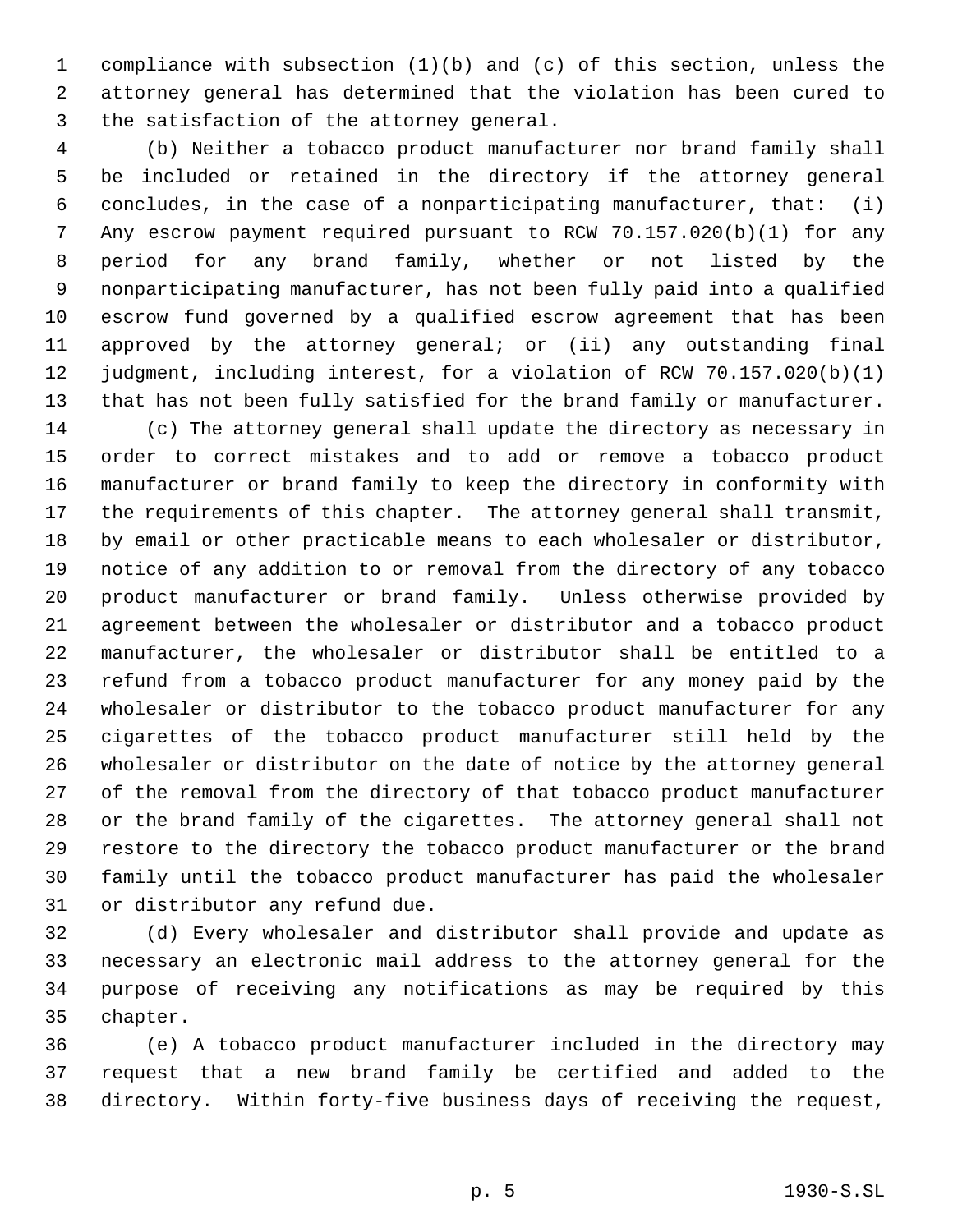the attorney general will respond by either: (i) Certifying the new brand family; or (ii) denying the request. However, in cases where the attorney general determines that it needs clarification as to whether the requestor is actually the tobacco product manufacturer, the attorney general may take more time as needed to clarify the request, to locate and assemble information or documents needed to process the request, and to notify persons or agencies affected by the request.

 (f) The web site will state that this act applies only to cigarettes including, pursuant to the definition of "cigarettes" in this act, roll-your-own tobacco.

 (3) It is unlawful for any person (a) to affix a stamp to a package or other container of cigarettes of a tobacco product manufacturer or brand family not included in the directory, or to pay or cause to be paid the tobacco products tax on any package or container; or (b) to sell, offer, or possess for sale in this state or import for sale in this state, any cigarettes of a tobacco product manufacturer or brand family not included in the directory.

 NEW SECTION. **Sec. 4.** (1) Any nonresident or foreign nonparticipating manufacturer that has not registered to do business in the state as a foreign corporation or business entity shall, as a condition precedent to having its brand families included or retained in the directory, appoint and continually engage without interruption the services of an agent in this state to act as agent for the service of process on whom all process, and any action or proceeding against it concerning or arising out of the enforcement of this chapter and RCW 70.157.020(b)(1), may be served in any manner authorized by law. The service shall constitute legal and valid service of process on the nonparticipating manufacturer. The nonparticipating manufacturer shall provide the name, address, phone number, and proof of the appointment and availability of the agent to the satisfaction of the attorney general.

 (2) The nonparticipating manufacturer shall provide notice to the attorney general thirty calendar days prior to termination of the authority of an agent and shall further provide proof to the satisfaction of the attorney general of the appointment of a new agent no less than five calendar days prior to the termination of an existing agent appointment. In the event an agent terminates an agency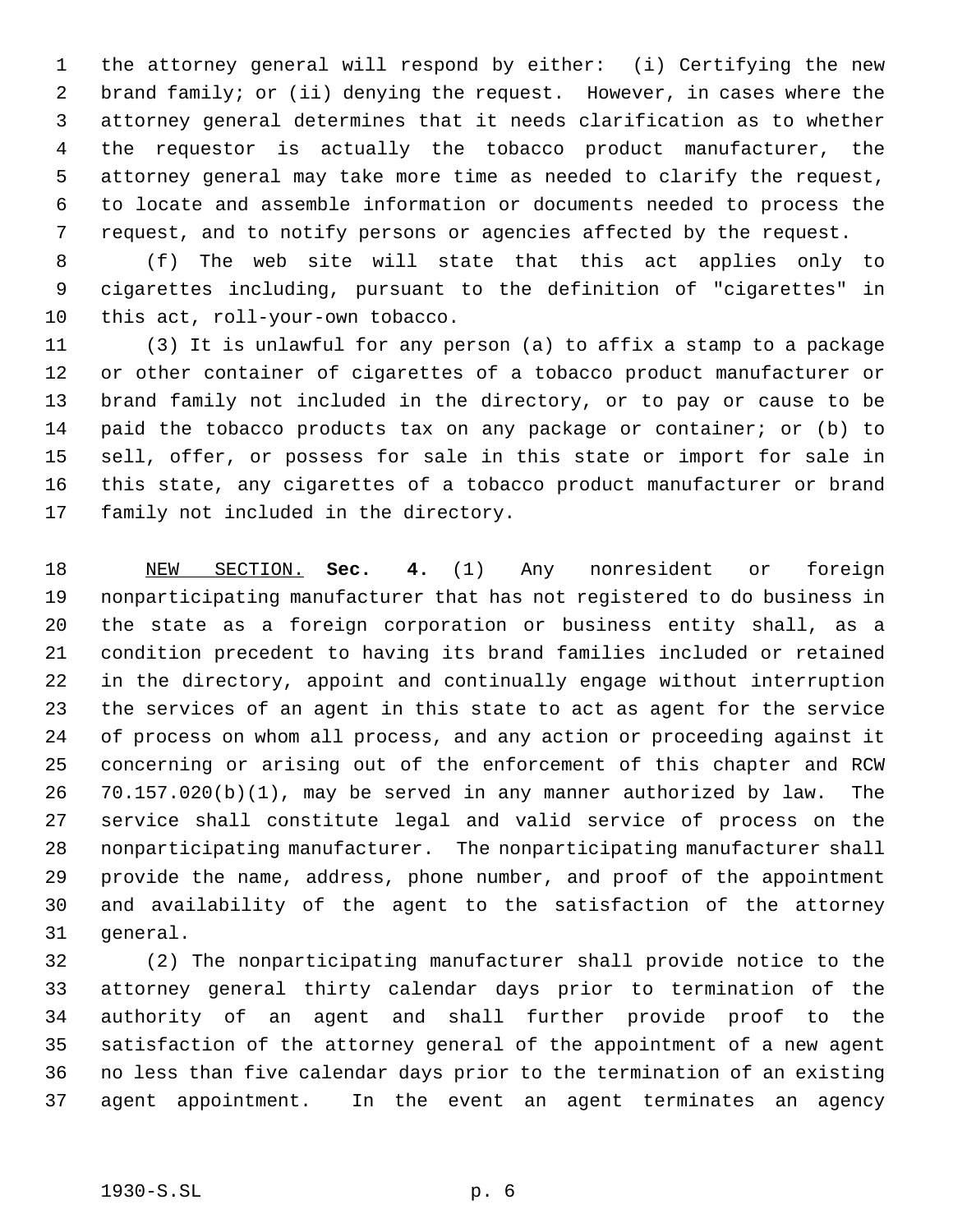appointment, the nonparticipating manufacturer shall notify the attorney general of the termination within five calendar days and include proof to the satisfaction of the attorney general of the appointment of a new agent.

 (3) Any nonparticipating manufacturer whose cigarettes are sold in this state, who has not appointed and engaged an agent as required in this section, shall be deemed to have appointed the secretary of state as the agent and may be proceeded against in courts of this state by service of process upon the secretary of state. However, the appointment of the secretary of state as agent shall not satisfy the condition precedent for having the brand families of the nonparticipating manufacturer included or retained in the directory.

 NEW SECTION. **Sec. 5.** (1) In addition to the reporting requirements under RCW 70.157.010(j) and the rules adopted thereunder, not later than twenty-five calendar days after the end of each calendar month, and more frequently if directed by the director, each wholesaler and distributor shall submit information the director requires to facilitate compliance with this chapter, including, but not limited to, a list by brand family of the total number of cigarettes, or, in the case of roll-your-own, the equivalent stick count for which the wholesaler or distributor affixed stamps during the previous calendar month or otherwise paid the tax due for the cigarettes. Each wholesaler and distributor shall maintain and make available to the director, all invoices and documentation of sales of all nonparticipating manufacturer cigarettes and any other information relied upon in reporting to the attorney general or the director for a period of five years.

 (2) Information or records required to be furnished to the department, the board, or the attorney general are confidential and shall not be disclosed. However, the director and the board are authorized to disclose to the attorney general any information received under this chapter and requested by the attorney general for purposes of determining compliance with and enforcing the provisions of this chapter. The director, the board, and the attorney general may share with each other the information received under this chapter, and may share information with other federal, state, or local agencies, including without limitation the board, only for purposes of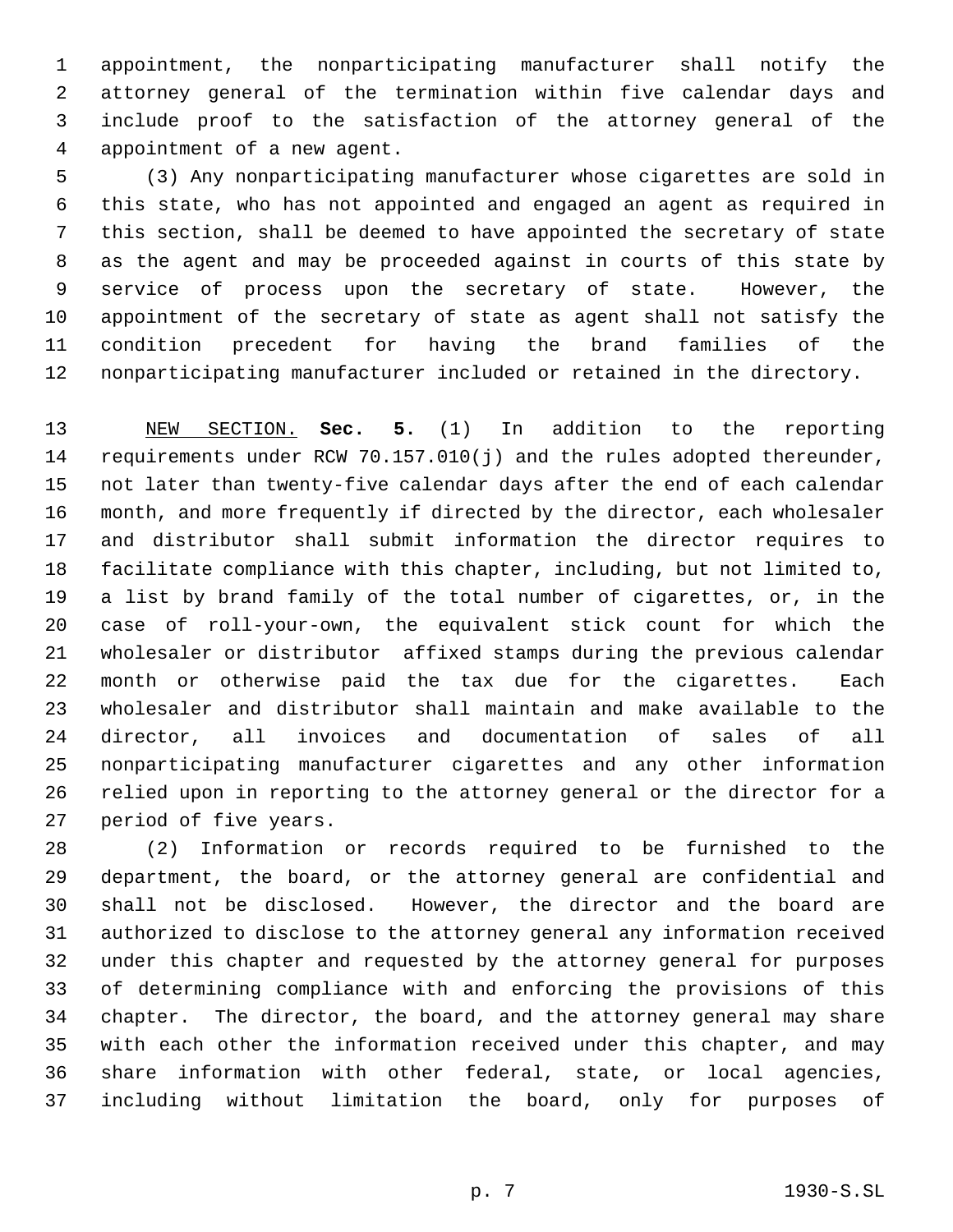enforcement of this chapter, RCW 70.157.020, or corresponding laws of other states. If a tobacco product manufacturer that is required to establish a qualified escrow fund under RCW 70.157.020 disputes the attorney general's determination of what that manufacturer needs to place into escrow, and the attorney general determines that the dispute can likely be resolved by disclosing reports from the relevant distributors and wholesalers indicating the sales or purchases of the tobacco manufacturer's products, then the attorney general shall request voluntary waivers of confidentiality so that the reports may be disclosed to the tobacco product manufacturer to help resolve the dispute. If the waivers are provided, then the director and the attorney general are authorized to disclose the waived confidential information collected on the sales or purchases of cigarettes to the tobacco product manufacturer. However, before the attorney general or the director discloses the waived confidential information, the tobacco product manufacturer must provide to the attorney general all records relating to its sales or purchases of cigarettes in dispute. The information provided to a tobacco product manufacturer pursuant to this subsection (2) shall be limited to brands or products of that manufacturer only, may be used only for the limited purpose of determining the appropriate escrow deposit, and may not be disclosed by the tobacco product manufacturer.

 (3) The attorney general may require at any time from the nonparticipating manufacturer proof, from the financial institution in which the manufacturer has established a qualified escrow fund for the purpose of compliance with RCW 70.157.020(b)(1), of the amount of money in the fund, exclusive of interest, the amount and date of each deposit to the fund, and the amount and date of each withdrawal from the fund.

 (4) In addition to the information required to be submitted pursuant to section 3 of this act, this section, and chapters 82.24 and 82.26 RCW, the director, the board, or the attorney general may require a wholesaler, distributor, or tobacco product manufacturer to submit any additional information including, but not limited to, samples of the packaging or labeling of each brand family, as is necessary to enable the attorney general to determine whether a tobacco product manufacturer is in compliance with this chapter. If the director, the board, or the attorney general makes a request for information pursuant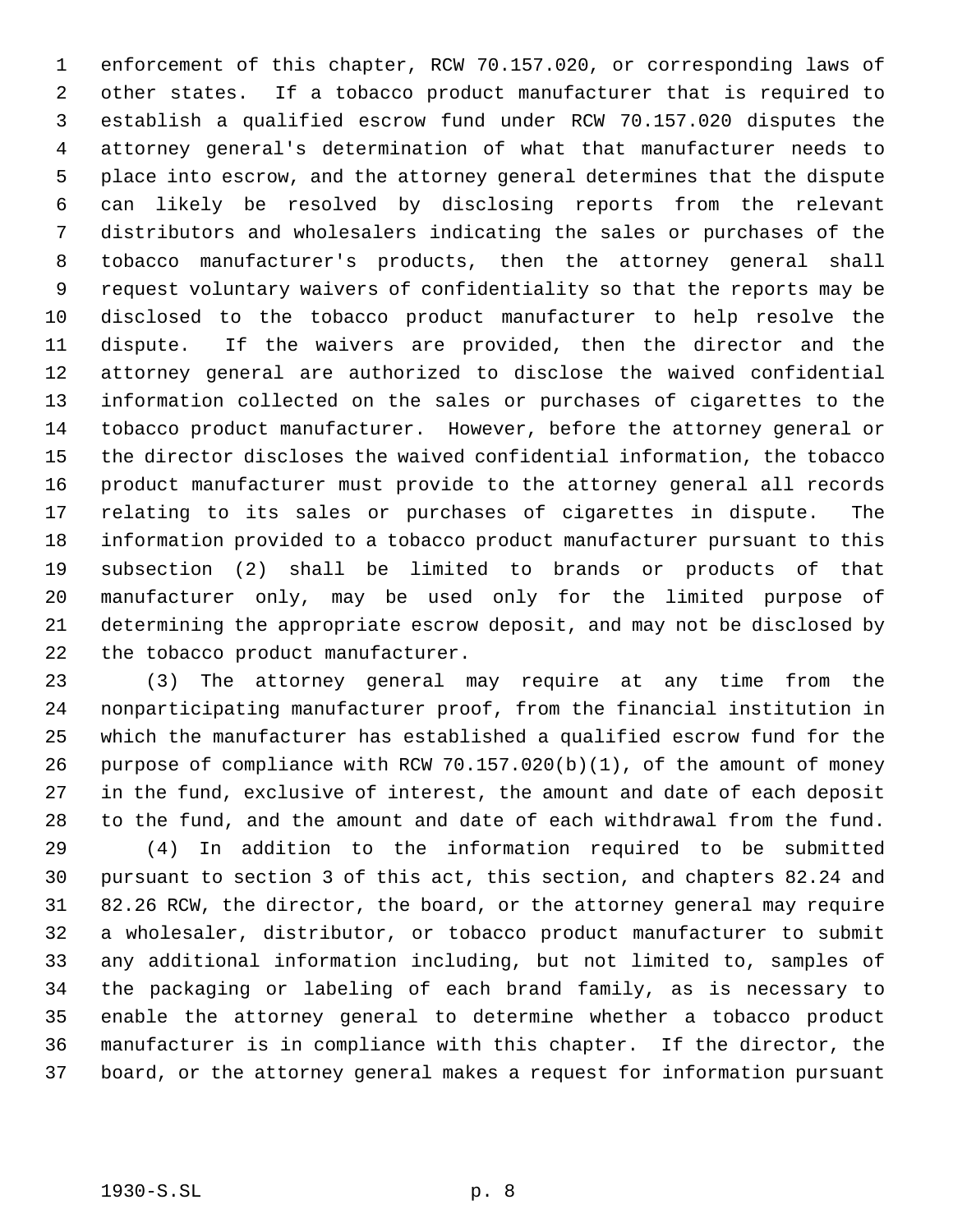to this subsection (4), the tobacco product manufacturer, distributor, or wholesaler shall comply promptly.

 (5) A nonparticipating manufacturer that either: (a) Has not previously made escrow payments to the state of Washington pursuant to RCW 70.157.020; or (b) has not actually made any escrow payments for more than one year, shall make the required escrow deposits in quarterly installments during the first year in which the sales covered by the deposits are made or in the first year in which the payments are made. The director or the attorney general may require production of information sufficient to enable the attorney general to determine the adequacy of the amount of the installment deposit.

 NEW SECTION. **Sec. 6.** (1) In addition to or in lieu of any other civil or criminal remedy provided by law, upon a determination that a wholesaler has violated section 3(3) of this act or any rule adopted pursuant to this chapter, the director or the board may revoke or suspend the license of the wholesaler in the manner provided by chapter 82.24 or 82.32 RCW. Each stamp affixed and each sale or offer to sell cigarettes in violation of section 3(3) of this act shall constitute a separate violation. For each violation of this chapter, the director or the board may also impose a civil penalty in an amount not to exceed the greater of five hundred percent of the retail value of the cigarettes or five thousand dollars upon a determination of violation of section 3(3) of this act or any rules adopted pursuant thereto. The penalty shall be imposed in the manner provided by chapter 82.24 RCW.

 (2) The attorney general may seek an injunction in superior court to restrain a threatened or actual violation of section 3(3) or 5 (1) or (4) of this act by a person and to compel the person to comply with these sections. In any action brought pursuant to this section, the state shall be entitled to recover the costs of investigation, costs of the action, and reasonable attorney fees.

 (3) It is unlawful for a person to: (a) Sell or distribute cigarettes or (b) acquire, hold, own, possess, transport, import, or cause to be imported cigarettes, that the person knows or should know are intended for distribution or sale in the state in violation of section 3(3) of this act. A violation of this subsection (3) is a gross misdemeanor.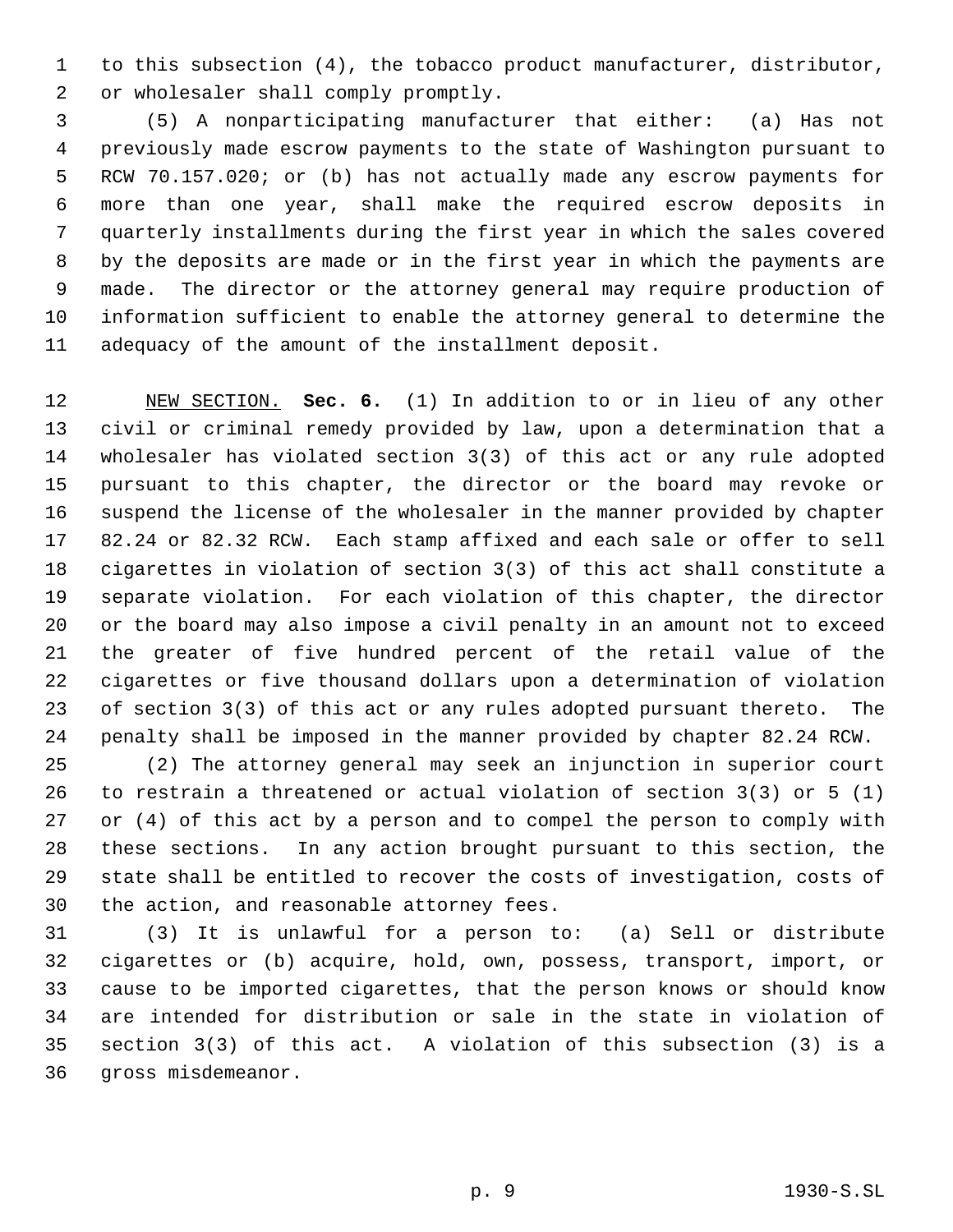(4) Any violation of this chapter is not reasonable in relation to the development and preservation of business and is an unfair and deceptive act or practice and an unfair method of competition in the conduct of trade or commerce in violation of RCW 19.86.020. Standing to bring an action to enforce RCW 19.86.020 for violation of this chapter shall lie solely with the attorney general. Remedies provided by chapter 19.86 RCW are cumulative and not exclusive.

 NEW SECTION. **Sec. 7.** (1) A determination of the attorney general not to include or to remove from the directory a brand family or tobacco product manufacturer shall be final agency action for purposes of review under RCW 34.05.570(4).

 (2) No person shall be issued a license or granted a renewal of a license to act as a wholesaler unless the person has certified in writing under penalty of perjury, that the person will comply fully with this section.

 (3) The first reports of wholesalers and distributors are due August 25, 2003. The certifications by a tobacco product manufacturer described in section 3(1) of this act are due September 15, 2003. The directory described in section 3(2) of this act shall be published or made available by November 1, 2003.

 (4) The attorney general, the board, and the director may adopt rules as necessary to effect the administration of this chapter.

 (5) In any action brought by the state to enforce this chapter, the state is entitled to recover the costs of investigation, expert witness fees, costs of the action, and reasonable attorney fees.

 (6) If a court determines that a person has violated this chapter, the court shall order any profits, gain, gross receipts, or other benefit from the violation to be disgorged and paid to the general fund. Unless otherwise expressly provided, the remedies or penalties provided by this chapter are cumulative to each other and to the remedies or penalties available under all other laws of this state.

 NEW SECTION. **Sec. 8.** If a court of competent jurisdiction finds that the provisions of this act and chapter 70.157 RCW conflict and cannot be harmonized, then the provisions of chapter 70.157 RCW shall control. If any section, subsection, subdivision, paragraph, sentence, clause, or phrase of this act causes chapter 70.157 RCW no longer to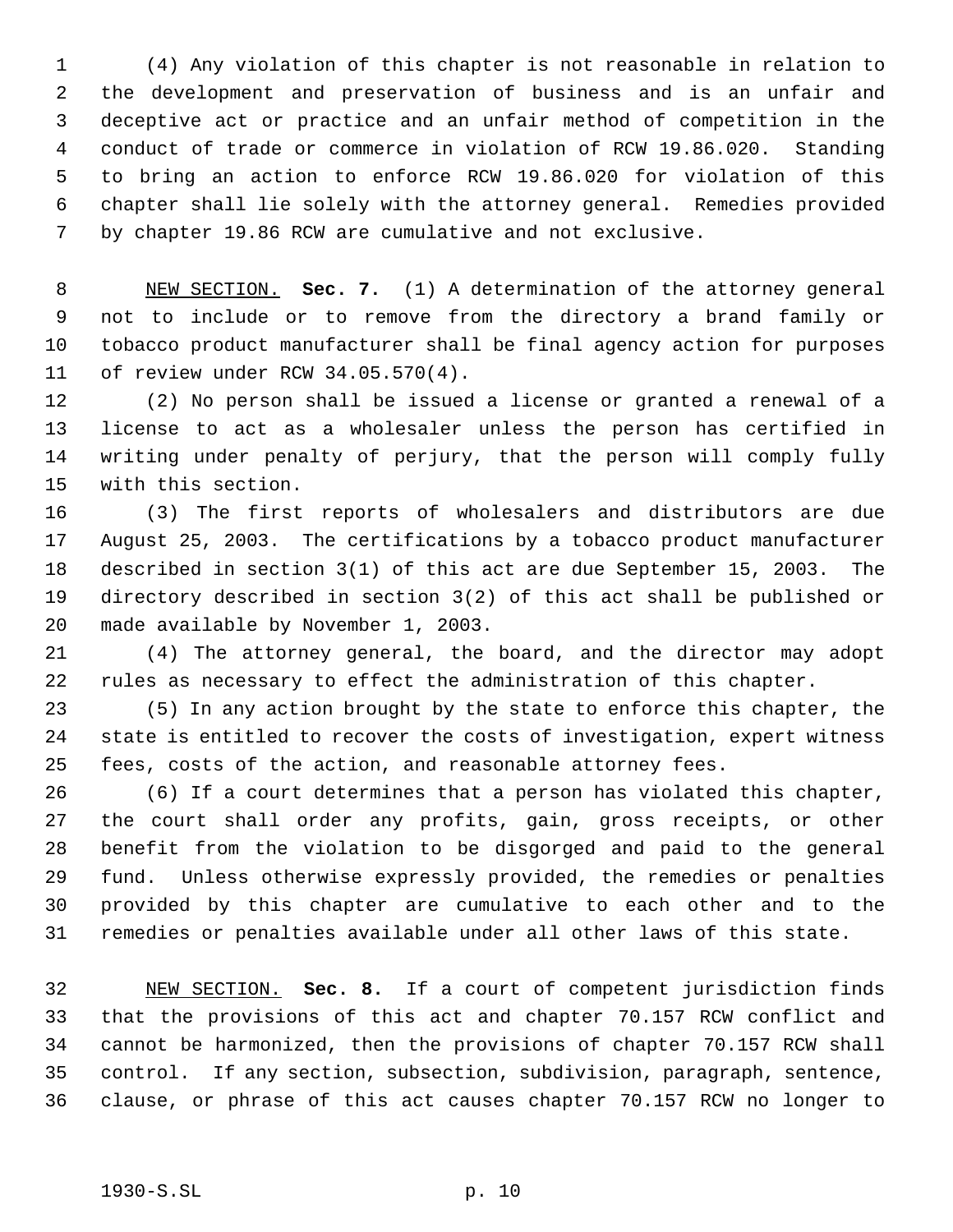constitute a qualifying or model statute, as those terms are defined in the master settlement agreement, then that portion of this act shall not be valid. If any section, subsection, subdivision, paragraph, sentence, clause, or phrase of this act is for any reason held to be invalid, unlawful, or unconstitutional, the decision shall not affect the validity of the remaining portions of this act or any part thereof.

 **Sec. 9.** RCW 82.24.130 and 1999 c 193 s 3 are each amended to read as follows:

(1) The following are subject to seizure and forfeiture:

 (a) Subject to RCW 82.24.250, any articles taxed in this chapter that are found at any point within this state, which articles are held, owned, or possessed by any person, and that do not have the stamps affixed to the packages or containers; and any container or package of cigarettes possessed or held for sale that does not comply with this chapter.

 (b) All conveyances, including aircraft, vehicles, or vessels, which are used, or intended for use, to transport, or in any manner to facilitate the transportation, for the purpose of sale or receipt of property described in (a) of this subsection, except:

 (i) A conveyance used by any person as a common or contract carrier having in actual possession invoices or delivery tickets showing the true name and address of the consignor or seller, the true name of the consignee or purchaser, and the quantity and brands of the cigarettes transported, unless it appears that the owner or other person in charge of the conveyance is a consenting party or privy to a violation of this chapter;

 (ii) A conveyance subject to forfeiture under this section by reason of any act or omission of which the owner thereof establishes to 29 have been committed or omitted without his or her knowledge or consent;

 (iii) A conveyance encumbered by a bona fide security interest if the secured party neither had knowledge of nor consented to the act or omission.

 (c) Any vending machine used for the purpose of violating the provisions of this chapter.

 (d) Any cigarettes that are stamped, sold, imported, or offered or possessed for sale in this state in violation of section 3(3) of this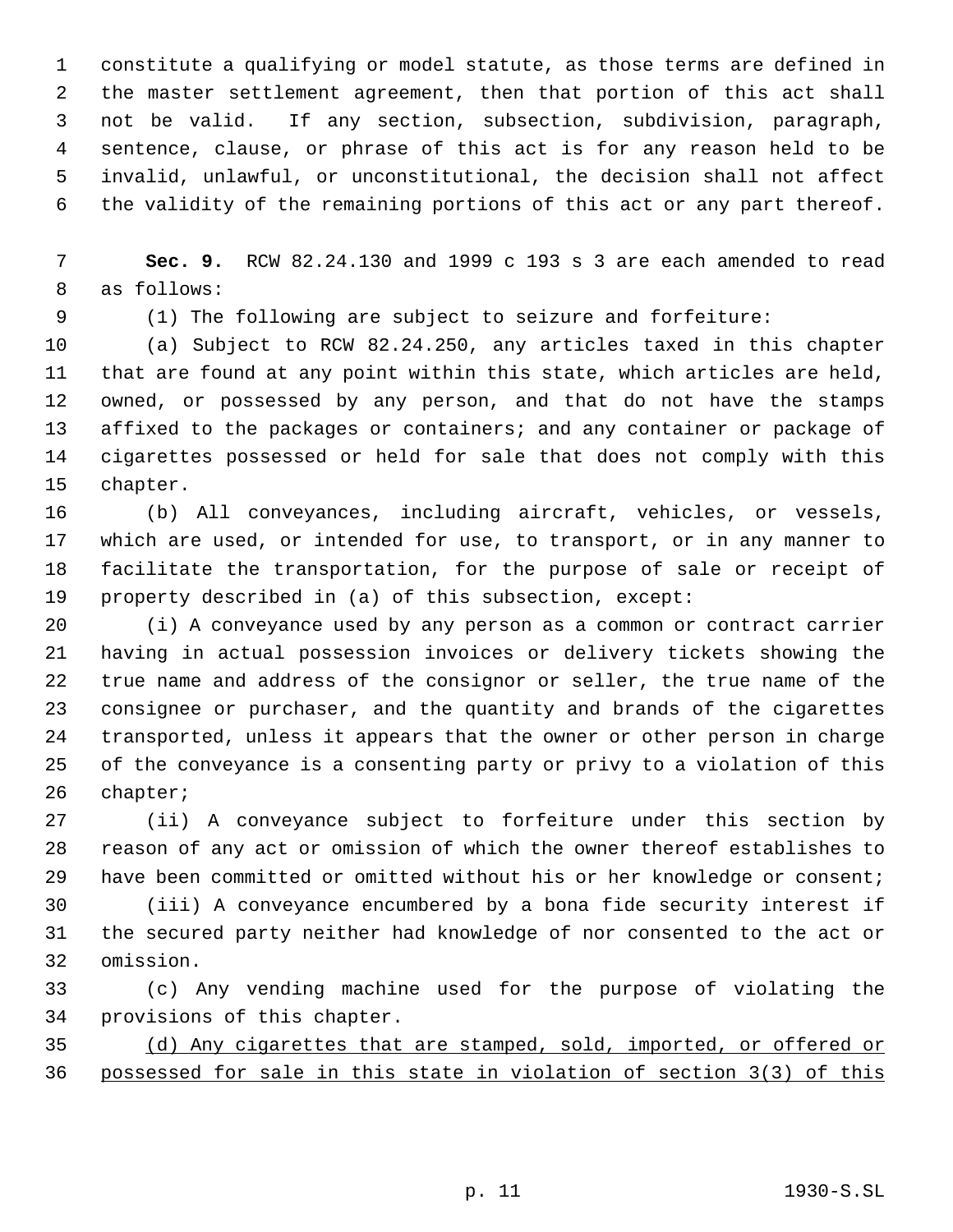1 act. For the purposes of this subsection (1)(d), "cigarettes" has the meaning as provided in section 2(3) of this act.

 (2) Property subject to forfeiture under this chapter may be seized by any agent of the department authorized to collect taxes, any enforcement officer of the board, or law enforcement officer of this state upon process issued by any superior court or district court having jurisdiction over the property. Seizure without process may be made if:

 (a) The seizure is incident to an arrest or a search under a search 10 warrant or an inspection under an administrative inspection warrant; or

 (b) The department, the board, or the law enforcement officer has probable cause to believe that the property was used or is intended to be used in violation of this chapter and exigent circumstances exist making procurement of a search warrant impracticable.

 (3) Notwithstanding the foregoing provisions of this section, articles taxed in this chapter which are in the possession of a wholesaler or retailer, licensed under Washington state law, for a period of time necessary to affix the stamps after receipt of the articles, shall not be considered contraband.

 **Sec. 10.** RCW 82.24.145 and 1999 c 193 s 4 are each amended to read as follows:

When property is forfeited under this chapter the department may:

 (1) Retain the property or any part thereof for official use or upon application by any law enforcement agency of this state, another state, or the District of Columbia, or of the United States for the exclusive use of enforcing the provisions of this chapter or the laws of any other state or the District of Columbia or of the United States.

 (2) Sell the property at public auction to the highest bidder after due advertisement, but the department before delivering any of the goods so seized shall require the person to whom the property is sold to affix the proper amount of stamps. The proceeds of the sale and all moneys forfeited under this chapter shall be first applied to the payment of all proper expenses of any investigation leading to the seizure and of the proceedings for forfeiture and sale, including expenses of seizure, maintenance of custody, advertising, and court costs. The balance of the proceeds and all moneys shall be deposited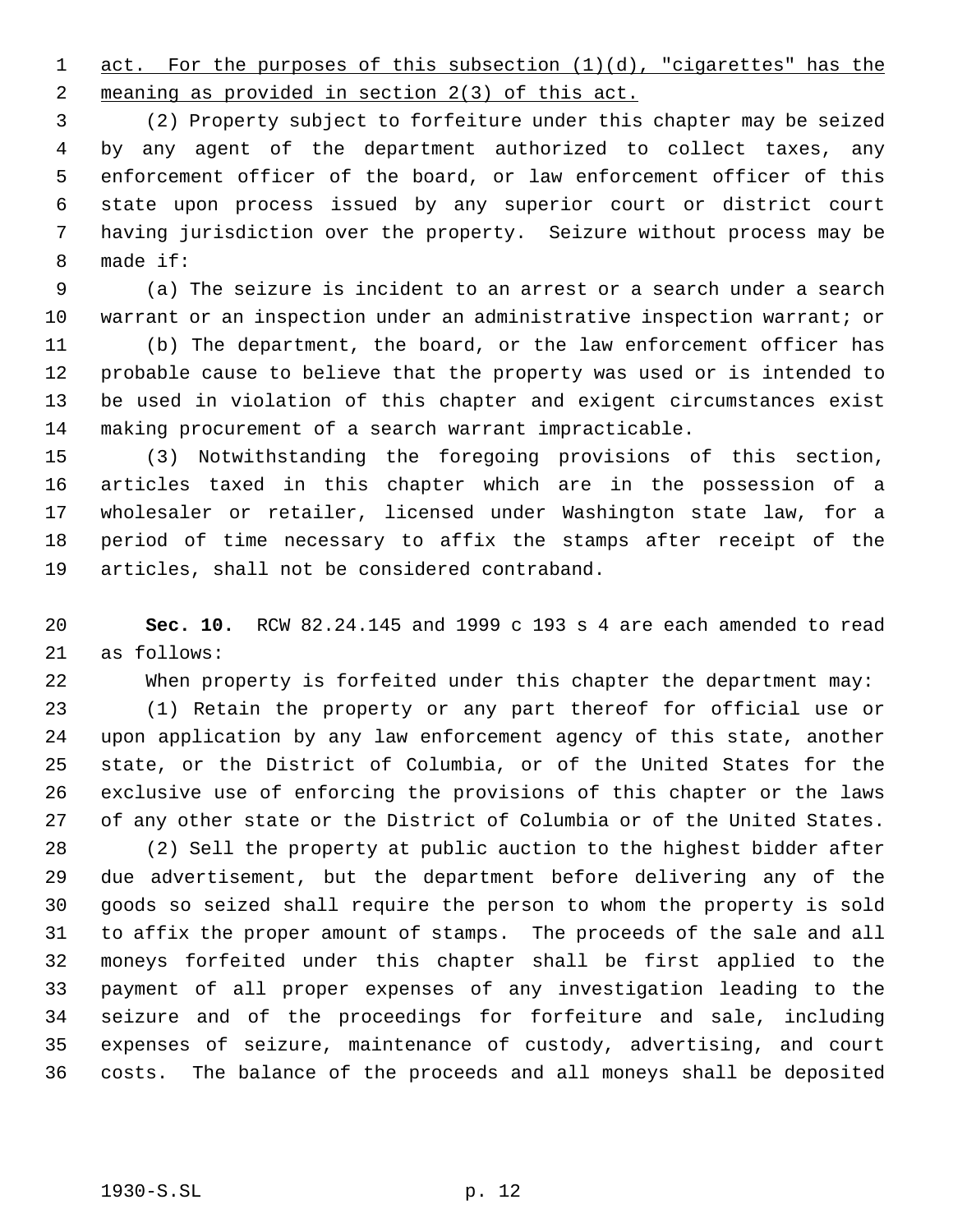in the general fund of the state. Proper expenses of investigation includes costs incurred by any law enforcement agency or any federal, state, or local agency.

 (3) Notwithstanding the provisions of subsections (1) and (2) of 5 this section, cigarettes seized for a violation of RCW 82.24.035 or 6 section 3(3) of this act shall be destroyed. For the purposes of this subsection (3) "cigarettes" has the same meaning as provided in section 2(3) of this act.

 **Sec. 11.** RCW 82.24.210 and 1975 1st ex.s. c 278 s 68 are each amended to read as follows:

 The department of revenue may promulgate rules and regulations providing for the refund to dealers for the cost of stamps affixed to articles taxed herein, which by reason of damage become unfit for sale and are destroyed by the dealer or returned to the manufacturer or jobber. In the case of any articles to which stamps have been affixed, and which articles have been sold and shipped to a regular dealer in such articles in another state, the seller in this state shall be entitled to a refund of the actual amount of the stamps so affixed, less the affixing discount, upon condition that the seller in this state makes affidavit that the articles were sold and shipped outside of the state and that he has received from the purchaser outside the state a written acknowledgment that he has received such articles with the amount of stamps affixed thereto, together with the name and address of such purchaser. The department of revenue may redeem any unused stamps purchased from it at the face value thereof less the 26 affixing discount. A distributor or wholesaler that has lawfully 27 affixed stamps to cigarettes, and subsequently is unable to sell those cigarettes lawfully because the cigarettes are removed from the directory created pursuant to section 3(2) of this act, may apply to 30 the department for a refund of the cost of the stamps.

 NEW SECTION. **Sec. 12.** Sections 1 through 8 of this act constitute a new chapter in Title 70 RCW.

 NEW SECTION. **Sec. 13.** This act is necessary for the immediate preservation of the public peace, health, or safety, or support of the